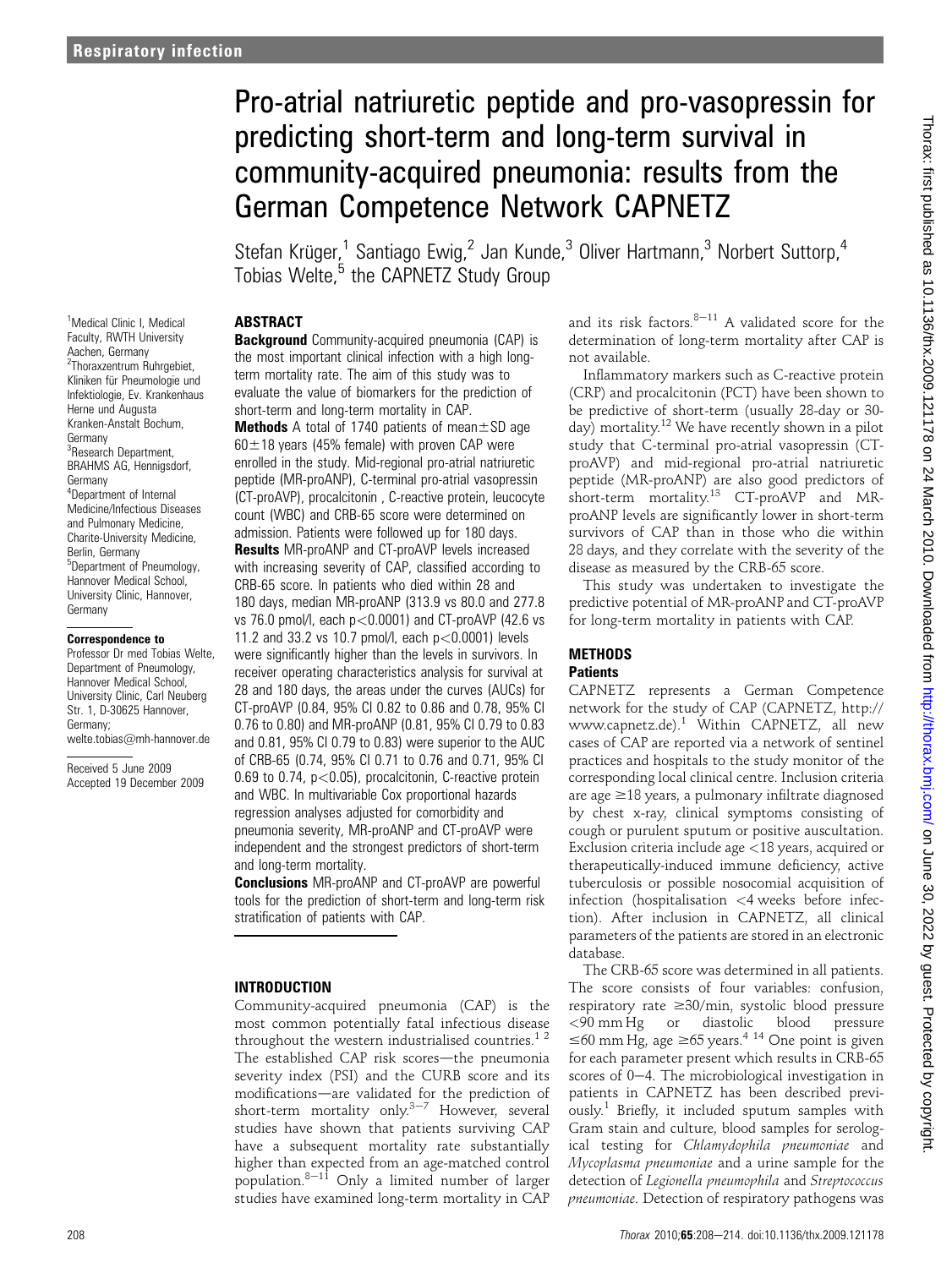performed according to standard methods and established microbiological guidelines.<sup>15</sup>

All patients were assessed at first presentation and during follow-up according to a standardised data sheet. After 14 days, all patients or relatives were contacted personally or by telephone for a structured interview on outcome parameters including death. To assess the number of pneumonia-related deaths within 28 days and 180 days, the interview was repeated for all patients after 180 days. Short-term mortality was defined as death within the first 28 days. Long-term mortality was defined as death from day 29 to 180 days after inclusion in the study.

#### Laboratory measurements

Venous blood samples were collected at the time of inclusion in the study. Serum CRP was measured by nephelometry with a commercially available assay (Behring Diagnostics, Marburg, Germany). Serum PCT was determined by an immunofluorescent assay (BRAHMS PCT sensitive KRYPTOR, BRAHMS AG, Henningsdorf, Germany).

Because of the short half-life of atrial natriuretic peptide (ANP) and atrial vasopressin (AVP) as well as the instability and platelet binding of AVP, precursor fragments of both hormones (mid-regional pro-atrial natriuretic peptide (MR-proANP) and Cterminal pro-atrial vasopressin (CT-proAVP; Copeptin) were analysed as alternative diagnostic targets. MR-proANP and CTproAVP levels directly reflect the release of their rapidly degraded active hormones ANP and AVP. $16-19$ 

MR-proANP measurements were performed using an immunoluminometric sandwich assay (BRAHMS MR-proANP LIA, BRAHMS AG) as described in detail elsewhere.<sup>16 19</sup> CT-proAVP measurements were performed with a new sandwich immunoluminometric assay, as described recently.<sup>17</sup> Briefly, two polyclonal antibodies to the C-terminal region (covering amino acids 132-164 of pre-proAVP) were used. Laboratory measurements were performed in a blinded fashion without knowledge of clinical parameters and microbiological results. Measurements of PCT, CT-proAVP and MR-proANP were performed in one central laboratory.

## Statistical analysis

Data were statistically analysed with Graph Pad Prism 4.0 (GraphPad Software Inc) and MedCalc 9.0.1.0 package (MedCalc software). Distribution of the analysed continuous variables (eg, scores, biomarkers) for normality was tested with the KolmogoroveSmirnov test. To compare inpatients and outpatients as well as short-term/long-term survivors and deaths, two group comparisons of continuous variables were performed by the Mann-Whitney U test. Categorical data were compared using the  $\chi^2$  test. For comparisons of (continuous) marker values and pneumonia severity (CRB-65 class), Kruskal-Wallis one-way analysis of variance was used. Correlation analyses were performed using Spearman rank correlation. To compare the accuracy of markers to predict hospitalisation and to identify best cut-off concentrations to predict the risk of mortality, we constructed receiver operating characteristic curves and determined the area under the curve (AUC). Using the identified cutoff concentrations to predict mortality risk, Kaplan-Meier survival curves were generated to visualise the distribution of times from baseline to death, and the log-rank test was performed to compare the survival curves between groups. ORs were calculated from cross tabulation of markers above/below the cut-off values and outcome. Furthermore, Cox proportional hazards regression was used to analyse the effect of the biomarkers on survival in univariate analyses. To show that the

proposed markers are independent of the known risk factors CRB-65, presence of congestive heart failure or comorbidities, multivariable Cox regression analyses were performed. Comorbidities were defined as the presence of one or more of the following: congestive heart failure, chronic obstructive pulmonary disease (COPD), chronic renal disease, chronic liver disease, cerebrovascular disease, malignancy or diabetes mellitus. Proportional hazards assumption for the Cox regression was tested based on weighted residuals. None of the time-dependent coefficients  $\beta(t)$  deviated significantly from a straight line. Positive and negative predictive values were calculated to give information about the probability that the new biomarkers will give the correct diagnosis-in our case, the event of mortality. All statistical tests were two-tailed and a p value  $< 0.05$  was considered statistically significant.

## RESULTS

## **Patients**

The study population comprised 1740 patients with a mean age of  $60\pm18$  years (range 18–98) and 55% were male; 65% of patients were hospitalised and 35% were treated as outpatients. The causative pathogen was found in 331 patients (19.0%) (typical pyogenic bacterial infection,  $n=100$  (5.7%); atypical bacterial infection (Legionella spp, Mycoplasma and C pneumoniae), n=170 (9.8%); viral infection, n=21 (1.2%); mixed infections with two or more pathogens,  $n=40$  (2.3%)). Overall, 58.8% of patients were characterised by one or more relevant coexisting illnesses, including congestive heart failure, COPD, chronic renal disease, chronic liver disease, cerebrovascular disease, cancer and diabetes mellitus. Comorbidities and abnormal physical examination findings were more frequent in hospitalised patients than in outpatients (table 1).

## **Outcome**

Of the 1740 patients included in the study, four patients (0.2%) were lost to follow-up. Seventy-eight patients (4.5%) died within 28 days and an additional 93 patients (5.6%) died between days 29 and 180. Overall, 171 patients (9.9%) died within 180 days. The proportion of short-term deaths of outpatients was significantly lower than that of hospitalised patients (1 (0.2%) vs 77 (6.9%), p<0.0001). The isolated proportion of long-term deaths of outpatients was significantly lower than that of hospitalised patients  $(3 (0.5\%)$  vs  $90 (8.6\%)$ , p<0.0001). One hundred and five of the 1736 patients (6%) were from nursing home/long-term care facilities. The overall number of deaths at 180 days of patients from nursing home/long-term care facilities was higher than of patients who were not from nursing home/long-term care facilities (23 (22%) vs 148 (9.1%), p<0.01).

## Pneumonia severity

Severity of pneumonia was assessed using the CRB-65 score. In outpatients, pneumonia severity assessed by CRB-65 points was lower than in hospitalised patients (p<0.0001). MR-proANP and CT-proAVP levels increased with increasing severity of CAP (p<0.0001). CRP, WBC and PCT levels were also associated with increasing pneumonia severity (p<0.0001).

## Prediction of short-term clinical outcome

In patients who died within 28 days of follow-up, MR-proANP and CT-proAVP levels on admission were significantly higher than levels in survivors (median (IQR) MR-proANP 313.9  $(154.0-615.6)$  vs 80.0  $(47.0-175.0)$  pmol/l, p<0.0001;  $CT-$ proAVP 42.6 (20.6–75.8) vs 11.2 (5.1–20.7) pmol/l, p<0.0001; figure 1). The respective values for CRP were 155.0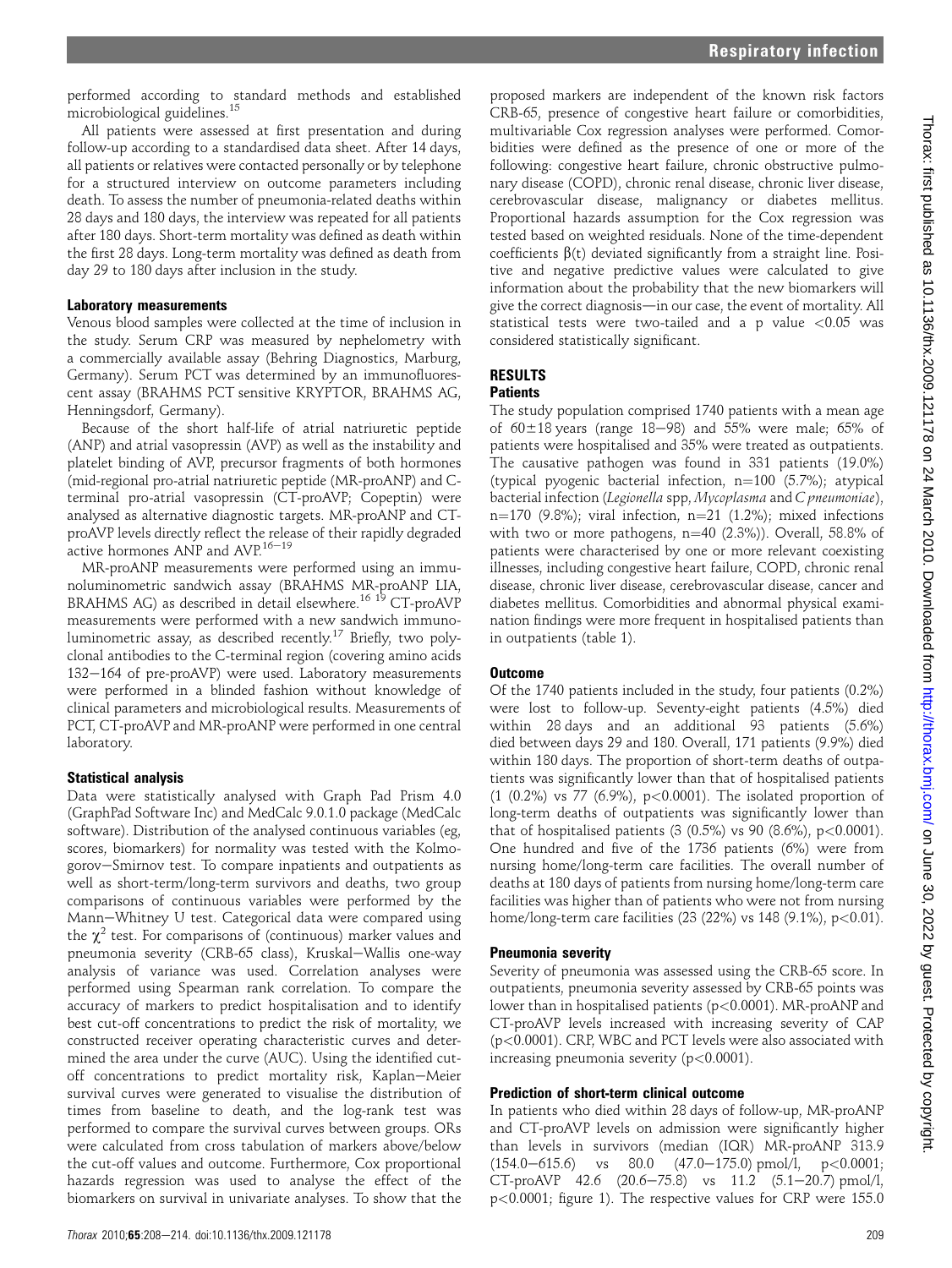#### Table 1 Baseline characteristics of patients

| <b>Characteristic</b>                           | <b>Total</b><br>$(n = 1740)$ | <b>Inpatients</b><br>$(n = 1131)$ | <b>Outpatients</b><br>$(n = 609)$ | p Value* |
|-------------------------------------------------|------------------------------|-----------------------------------|-----------------------------------|----------|
| Mean $\pm$ SD age (years)                       | $60 \pm 18$                  | $64 \pm 18$                       | $51 \pm 16$                       | < 0.0001 |
| Male sex, n (%)                                 | 961 (55.2)                   | 682 (60.3)                        | 279 (45.8)                        | < 0.0001 |
| Smokers, n (%)                                  | 513 (29.5)                   | 329 (29.1)                        | 184 (30.2)                        | 0.6      |
| Comorbidities, n (%)                            |                              |                                   |                                   |          |
| Congestive heart failure                        | 298 (17.1)                   | 262 (23.2)                        | 36(5.9)                           | < 0.0001 |
| COPD                                            | 610 (35.1)                   | 432 (38.2)                        | 178 (29.2)                        | 0.0002   |
| Chronic renal disease                           | 141(8.1)                     | 132 (11.7)                        | 9(1.5)                            | 0.0001   |
| Chronic liver disease                           | 57(3.3)                      | 41(3.7)                           | 16(2.6)                           | 0.3      |
| Cerebrovascular disease                         | 165(9.5)                     | 157 (13.9)                        | 8(1.3)                            | < 0.0001 |
| Malignancy                                      | 166(9.5)                     | 128 (11.3)                        | 38(6.2)                           | 0.0006   |
| Diabetes mellitus                               | 286 (16.4)                   | 247 (21.9)                        | 39 (6.4)                          | < 0.0001 |
| Physical examination findings, n (%)            |                              |                                   |                                   |          |
| Confusion                                       | 143 (8.2)                    | 132 (11.7)                        | 11(1.8)                           | < 0.0001 |
| Respiratory rate $\geq 30$ /min                 | 146 (8.4)                    | 127 (11.2)                        | 19(3.1)                           | 0.0001   |
| <b>Blood pressure</b>                           | 311 (17.9)                   | 251 (22.2)                        | 60(9.9)                           | < 0.0001 |
| systolic <90 mm Hq or diastolic $\leq$ 60 mm Hq |                              |                                   |                                   |          |
| Aetiology of CAP, n (%)                         |                              |                                   |                                   |          |
| Typical bacterial pathogens+                    | 100(5.7)                     | 74 (6.5)                          | 26 (4.3)                          | 0.05     |
| Atypical pathogens‡                             | 170 (9.8)                    | 100(9.6)                          | 61 (10.0)                         | 0.4      |
| Viruses                                         | 21(1.2)                      | 13(1.1)                           | 8(1.3)                            | 0.8      |
| Mixed                                           | 40 (2.3)                     | 31(2.7)                           | 9(1.5)                            | 0.09     |
| Unknown                                         | 1409 (81.0)                  | 904 (79.9)                        | 505 (82.9)                        | 0.1      |
| Prior antibiotics, n (%)                        | 480 (27.6)                   | 279 (24.7)                        | 201 (33.0)                        | 0.0002   |
| CRB-65, n (%)                                   |                              |                                   |                                   |          |
| 0                                               | 726 (41.7)                   | 354 (31.3)                        | 372 (61.1)                        | < 0.0001 |
| 1                                               | 717 (41.2)                   | 506 (44.7)                        | 211 (34.6)                        | < 0.0001 |
| 2                                               | 232 (13.3)                   | 207 (18.3)                        | 25(4.1)                           | < 0.0001 |
| 3                                               | 58 (3.3)                     | 57(5.0)                           | 1(0.2)                            | < 0.0001 |
| 4                                               | 7(0.4)                       | 7(0.6)                            | 0(0)                              | 0.05     |
| 28-day mortality, n (%)                         | 78 (4.5)                     | 77 (6.9)                          | 1(0.2)                            | < 0.0001 |
| Cumulative 180-day mortality, n (%)             | 171 (9.9)                    | 167 (14.8)                        | 4(0.7)                            | < 0.0001 |

\*Comparison of inpatients vs outpatients.

 $\uparrow$ S pneumoniae, H influenzae, E coli, S aureus, Moraxella catarrhalis, Enterobacter spp, Proteus mirabilis, Pseudomonas spp,

Citrobacter spp, Enterococcus faecium, Klebsiella pneumoniae, Streptococcus agalactiae.

zMycoplasma pneumoniae, Legionella pneumophila, Chlamydophila pneumoniae.

SInfluenza A, respiratory syncytial virus.

{Infections with two or more pathogens including the following combinations: two or more typical or atypical bacteria, typical bacterial

plus atypical bacterial infection, typical or atypical bacterial infection plus viruses.

CAP, community-acquired pneumonia; COPD, chronic obstructive pulmonary disease.

 $(69.1-296.5)$  vs 72.5 (21.0-176.9) mg/l (p<0.0001) and for PCT 0.83 (0.19-4.49) vs 0.10 (0.06-0.35) ng/ml (p<0.0001).

The AUCs for short-term mortality of CT-proAVP (0.84, 95% CI 0.82 to 0.86) and MR-proANP (0.81, 95% CI 0.79 to 0.83) were significantly higher than those of PCT (0.76, 95% CI 0.73 to 0.78; p=0.02), CRB-65 (0.74, 95% CI 0.71 to 0.76, p=0.02), CRP (0.67, 95% CI 0.65 to 0.69, p<0.001) and WBC (0.60, 95% CI 0.57 to 0.62, p<0.001) (figure 2A).

The optimal threshold (minimal false negative and false positive results) to predict short-term death was 110 pmol/l for MR-proANP with a sensitivity of 91%, specificity of 62%, positive predictive value of 10% and negative predictive value of 99% (OR 14.6, 95% CI 7.0 to 30.5). The optimal threshold for CTproAVP to predict death was 29.0 pmol/l with a sensitivity of 68%, specificity of 86%, positive predictive value of 19% and negative predictive value of 98% (OR 13.1, 95% CI 7.8 to 22.2).

#### Prediction of long-term clinical outcome

In patients who died during 180 days of follow-up, MR-proANP and CT-proAVP levels on admission were significantly higher than in survivors (median (IQR) MR-proANP 277.8  $(138.0-626.5)$  vs  $76.0$   $(45.7-161.6)$  pmol/l,  $p < 0.0001$ ;  $CT-proAVP$  33.2 (16.4-60.4) vs 10.7 (5.0-19.7) pmol/l, p<0.0001; figure 1). The respective values for CRP were 101.7  $(39.5-215.3)$  vs 71.8  $(20.0-180.0)$  mg/l (p=0.0004) and for PCT 0.43 (0.13-1.89) vs 0.09 (0.06-0.32) ng/ml (p<0.0001).

For cumulative long-term mortality at 180 days, AUC was highest for MR-proANP (0.81, 95% CI 0.79 to 0.83) which was comparable to the AUC of CT-proAVP (0.78, 95% CI 0.76 to 0.80; p=NS). The AUCs for PCT (0.70, 95% CI 0.67 to 0.72; p<0.001), CRB-65 (0.71, 95% CI 0.69 to 0.74, p=0.001), CRP (0.57, 95% CI 0.55 to 0.60, p<0.001) and WBC (0.61, 95% CI 0.59 to 0.64, p<0.001) were significantly lower compared with MR-proANP and CT-proAVP (figure 2B).

The optimal threshold (minimal false negative and false positive results) to predict death at 180 days was 102 pmol/l for MR-proANP with a sensitivity of 88%, specificity of 62%, positive predictive value of 20% and negative predictive value of 98% (OR 11.9, 95% CI 7.4 to 19.0). The optimal threshold for CTproAVP to predict death was 22.3 pmol/l with a sensitivity of 65%, specificity of 80%, positive predictive value of 26% and negative predictive value of 95% (OR 7.3, 95% CI 5.2 to 10.4). Figure 3 shows the Kaplan-Meier curves according to three different biomarkers.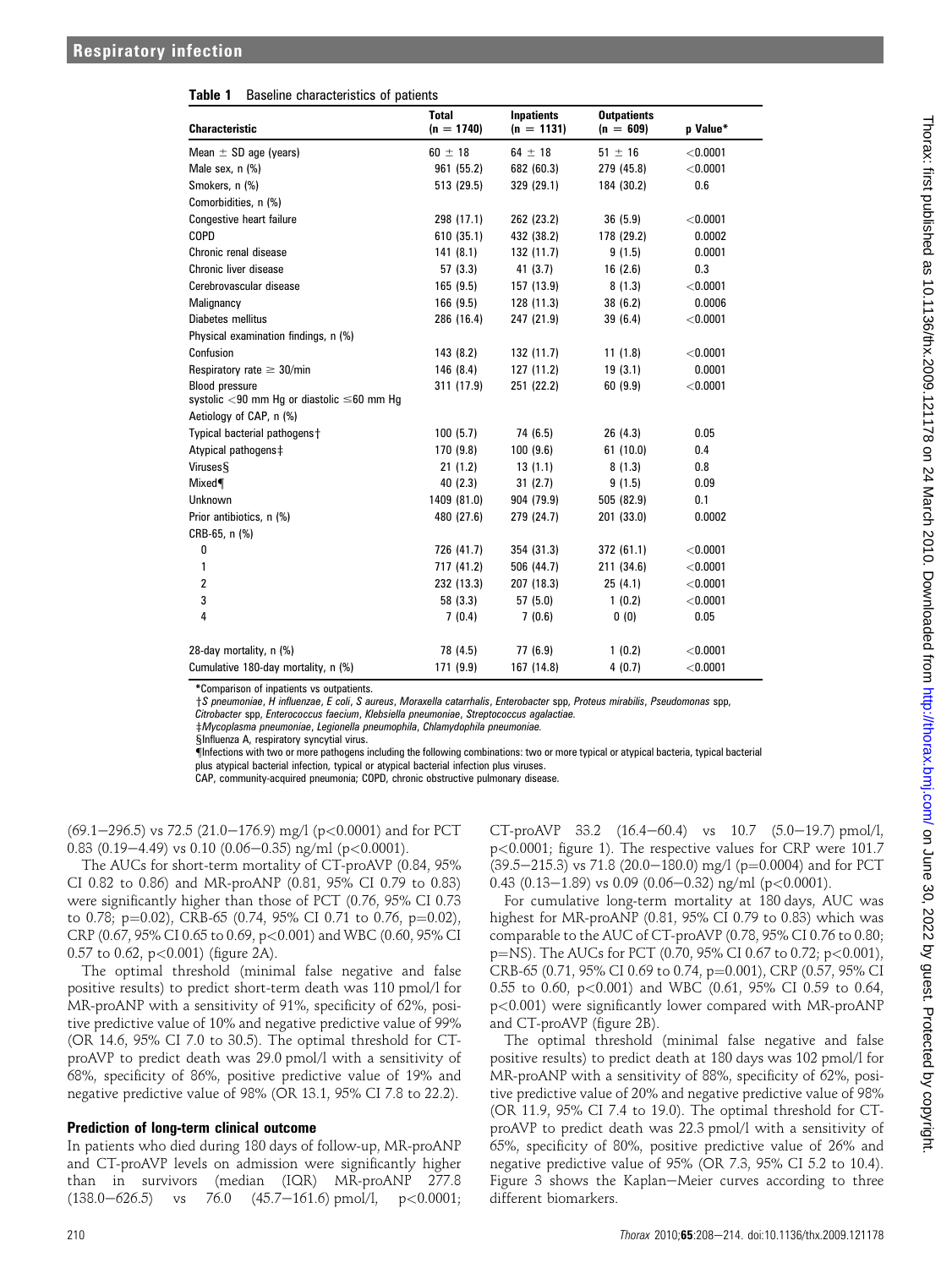Figure 1 Admission levels of (A) midregional pro-atrial natriuretic peptide (MR-proANP) and (B) C-terminal proatrial vasopressin (CT-proAVP) in patients with community-acquired pneumonia (CAP) according to outcome (28-day and 180-day mortality). Solid lines denote median values, boxes represent 25th to 75th percentiles and whiskers indicate the range.



**survival 180d death 180d**

**survival 180d death 180d**

In univariate Cox proportional hazards regression analysis, increased MR-proANP and CT-proAVP levels had significant risk ratios independent of confounders such as the presence of comorbidity and pneumonia severity (table 2). In multivariable Cox proportional hazards regression analyses adjusted for these confounders, the strongest predictors of short-term and cumulative long-term mortality were serum MR-proANP and CTproAVP levels >110 pmol/l and 29.0 pmol/l for short-term mortality, respectively, and MR-proANP and CT-proAVP levels >102 pmol/l and 22.3 pmol/l for death at 180 days. Highest risk ratios were calculated for MR-proANP.

## **DISCUSSION**

The main findings of this study are (1) MR-proANP, CT-proAVP and PCT serum levels increase with increasing pneumonia severity as assessed by CRB-65 score; (2) MR-proANP and CT-proAVP levels are good predictors of 28-day and 180-day mortality from pneumonia; (3) MR-proANP and CT-proAVP are significantly better predictors for 28-day mortality and especially for 180-day mortality than the CRB-65 score and PCT, CRP and WBC.

Currently, two severity prediction tools have been developed to assess pneumonia severity at initial presentation. These include the PSI and the CURB score and its modifications (CURB-65, CRB-65). $34720$  Risk assessment by the CRB-65 score yielded comparable results to the CURB or PSI score in patients with CAP.<sup>5' 14</sup> More recently, biomarkers have emerged as predictors of pneumonia severity. In previous studies we showed that the biomarkers PCT, MR-proANP and CT-proAVP correlated with severity and short-term mortality.<sup>12 13</sup> In a smaller study of 373 patients with lower respiratory tract infections, MR-proANP levels were significantly higher in short-term non-survivors than in survivors. $^{21}$  A further recent study showed that MR-proANP

Figure 2 Receiver operator characteristic curves for mid-regional pro-atrial natriuretic peptide (MRproANP), C-terminal pro-atrial vasopressin (CT-proAVP), procalcitonin (PCT), C-reactive protein (CRP), white blood cells (WBC) and CRB-65 score with respect to prediction of mortality within (A) 28 days and (B) 180 days.

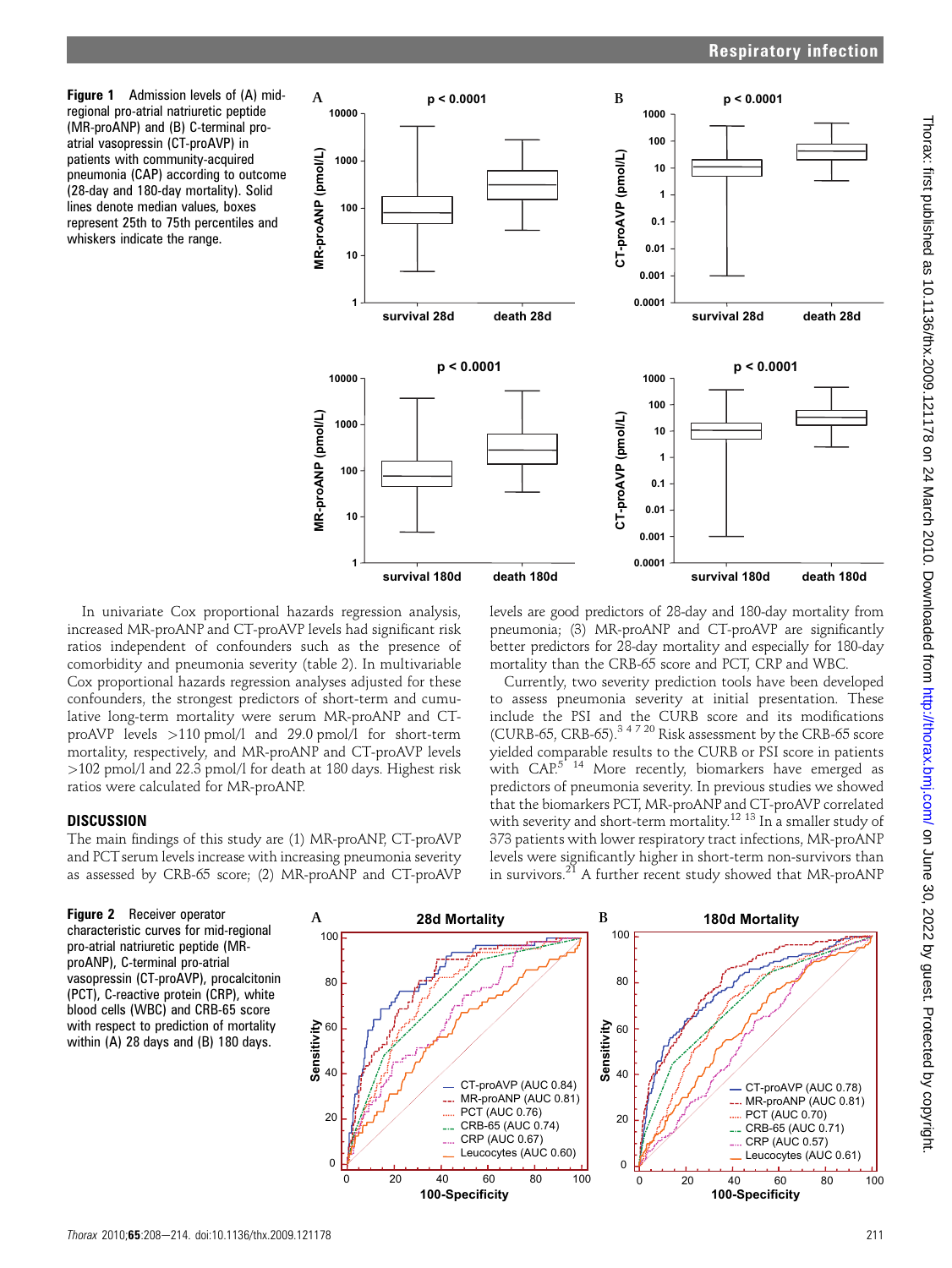Figure 3 Kaplan-Meier analysis according to (A) mid-regional pro-atrial natriuretic peptide (MR-proANP levels) (groups below ( $n=998$ , solid line) and above ( $n=727$ , dotted line) a cut-off concentration of 102 pmol/l;  $p < 0.0001$ , log-rank test); (B) C-terminal pro-atrial vasopressin (CT-proAVP) levels (groups below ( $n=1270$ , solid line) and above  $(n=391, \text{ dotted line})$  a cut-off concentration of 22.3 pmol/l; p<0.0001, log-rank test); (C) procalcitonin (PCT) levels (groups below  $(n=1037,$  solid line) and above (n=688, dotted line) a cut-off concentration of 0.15 ng/ml; p<0.0001, log-rank test).



levels increase with severity of CAP and are higher in patients who develop complications or die.<sup>22</sup> In the present study the association of biomarkers such as MR-proANP, CT-proAVP and PCT with pneumonia severity and its high predictive potential for short-term mortality was confirmed. Interestingly, MRproANP and CT-proAVP performed even better than the CRB-65 score as assessed by receiver operating characteristic curves. A

Table 2 Results of Cox proportional hazards regression analysis of the effect of baseline variables on long-term survival; outcome is death within follow-up of 180 days, patients lost to follow-up were censored

| <b>Baseline variables</b>           | <b>HR (95% CI)</b>     | p Value    |
|-------------------------------------|------------------------|------------|
| Univariate analysis                 |                        |            |
| $MR-proAMP$ ( $>102$ pmol/l)        | 10.98 (6.90 to 17.47)  | $<$ 0.0001 |
| $CT-proAVP$ ( $>22.3$ pmol/l)       | $6.47$ (4.69 to 8.94)  | $<$ 0.0001 |
| $CRB-65 (>1)$                       | 4.25 (3.14 to 5.77)    | $<$ 0.0001 |
| Congestive heart failure            | 3.67 (2.70 to 4.99)    | $<$ 0.0001 |
| Comorbidity*                        | 7.62 (4.50 to 12.92)   | $<$ 0.0001 |
| Multivariate Cox regression model 1 |                        |            |
| $MR-proAMP$ ( $>102$ pmol/l)        | 7.67 (4.72 to 12.45)   | $<$ 0.0001 |
| $CRB-65 (>1)$                       | 2.43 (1.78 to 3.32)    | < 0.0001   |
| Congestive heart failure            | 1.64 (1.19 to 2.25)    | 0.002      |
| Multivariate Cox regression model 2 |                        |            |
| $MR-proAMP$ ( $>102$ pmol/l)        | $6.37$ (3.92 to 10.35) | $<$ 0.0001 |
| $CRB-65 (>1)$                       | 2.28 (1.67 to 3.11)    | < 0.0001   |
| Comorbidity*                        | 3.23 (1.87 to 5.59)    | < 0.001    |
| Multivariate Cox regression model 3 |                        |            |
| $CT-proAVP$ ( $>22.3$ pmol/l)       | $4.43$ (3.18 to 6.17)  | $<$ 0.0001 |
| $CRB-65 (>1)$                       | 2.38 (1.74 to 3.25)    | $<$ 0.0001 |
| Comorbidity*                        | 4.65 (2.71 to 7.96)    | $<$ 0.0001 |

\*Presence of one or more comorbidities: congestive heart failure, chronic obstructive pulmonary disease, chronic renal disease, chronic liver disease, cerebrovascular disease, malignancy, or diabetes mellitus.

CT-proAVP, C-terminal pro-atrial vasopressin; MR-proANP, mid-regional pro-atrial natriuretic peptide

new finding of this study is that MR-proANP and CT-proAVP show a high predictive value for long-term mortality as well as for short-term mortality. Although the positive predictive values are low, the very high negative predictive potential of MRproANP and CT-proAVP for short-term as well as long-term mortality might be useful for identifying patients who can be safely treated despite an increased CRB-65 score. Patients with raised levels of MR-proANP and CT-proAVP should be examined with respect to underlying relevant cardiovascular morbidity.

Several investigations have consistently shown that long-term mortality is excessive after an acute phase of CAP compared with an age-matched cohort.<sup>8 9 23</sup> The highest impact of CAP on long-term mortality is in the first year after the initial episode of CAP, but the association with excess long-term mortality could be demonstrated for at least 5 years. Independent clinical predictors of long-term mortality are increasing age, cardiovascular and cerebrovascular comorbidities and altered mental state. Acute physiological changes are not helpful for determining longterm mortality; they are associated with short-term mortality only.<sup>23</sup> The main causes of death after an episode of CAP are cardiovascular diseases and cancer, but chronic lower respiratory disease, renal failure and infection also have an important role.<sup>23</sup>  $^{24}$ Subjects with significant comorbidities such as chronic heart disease, lung disease, renal disease or cancer have higher circulating inflammatory marker concentrations and are more likely to die of the underlying comorbidity. Yende et al found that persistent inflammation, defined as increased circulating levels of interleukin-6 (IL6) and IL10 at hospital discharge after CAP were associated with all-cause and cause-specific mortality over 1 year despite the resolution of clinical signs of an acute infection.<sup>24</sup> At hospital discharge more than half the patients had raised serum concentrations of IL6. Interestingly, they found that in many patients who died of cardiovascular disease, cancer and renal failure long-term after CAP, the presence of these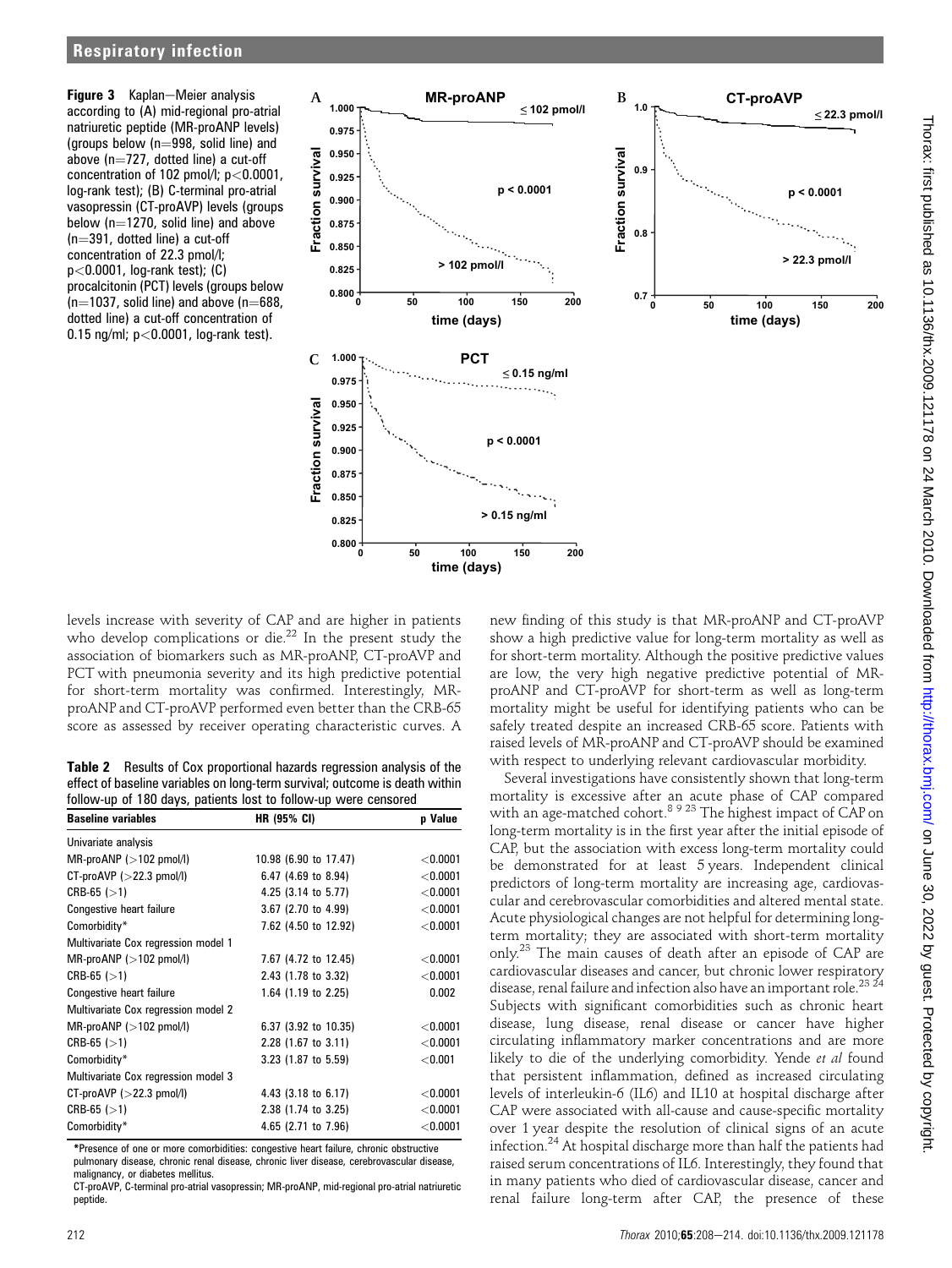underlying diseases was unknown before the occurrence of CAP and even after the CAP episode. This supports the traditional hypothesis that, in many cases (especially elderly subjects), CAP might be a sentinel event for an underlying life-limiting disease.

In our study the CRB-65 score and PCT but not CRP and WBC also predicted 180-day mortality. Again, however, they performed significantly inferior to MR-proAVP and CT-proANP. These results suggest that MR-proANP and CT-proAVP are surrogate markers for patients with a high mortality risk at follow-up. There are some mechanisms that might be responsible for the marked increase in MR-proANP and CT-proAVP levels in patients with CAP. First, sepsis is the main cause of death in the acute phase of CAP. It has been shown that MRproAVP and CT-proANP serum levels are strongly elevated in patients with septic shock and are associated with poorer survival.<sup>18 25-27</sup> Second, MR-proAVP and CT-proANP levels are increased in patients with cardiac failure and renal disease.25 26 28 In patients with CAP, cardiac failure and consecutive elevation of MR-proAVP and CT-proANP levels might be due to underlying pre-existing cardiac disease or septic cardiomyopathy. As we have shown, the prognostic value of MR-proAVP and CT-proANP was independent of a pre-existing diagnosis of chronic heart failure or other chronic heart disease. In the setting of acute CAP, underlying previously unknown cardiovascular or renal disease may be aggravated by acute inflammatory activation. Although the underlying disease might not appear directly clinically evident, it could result in higher serum levels of MR-proANP and CTproAVP. This hypothesis is supported by our finding that MRproANP and CT-proAVP were stronger predictors of the risk of mortality than a history of congestive heart failure or other comorbidities alone. Taken together, the increase in MR-proANP and CT-proAVP levels might be attributable to hidden cardiovascular comorbidities or to cardiovascular dysfunction as a consequence of the acute infection.

Whether the better predictive potentials of MR-proANP and CT-proAVP for short- and long-term mortality translate into clinically relevant prediction tools-particularly of long-term mortality from CAP-remains to be determined. We recently showed that clinical scores and biomarkers can both be merged and result in superior predictions of short-term mortality.<sup>12</sup> However, our results need prospective validation in an independent patient cohort before they can be implemented in clinical practice.

The present study has some limitations. The measurement of MR-proANP and CT-proAVP is potentially influenced by other factors such as sex, age and renal function which are known to affect brain natriuretic peptide.<sup>29</sup> Indeed, we observed a significant correlation of MR-proANP and CT-proAVP with serum osmolarity and serum urea levels. Interpretation is difficult because the observed elevations in MR-proANP and CT-proAVP might in part be a result of renal failure related to severe CAP. Patients were not strictly consecutively included in the study. However, it was an observational study and not an interventional study, so this should not have a significant impact on the findings. The timing of biomarkers was not standardised. Blood samples were taken as soon as possible after inclusion in the study. Because of the large scale and design of the CAPNETZ study, the kinetics of the biomarkers have not been studied. However, the assessment of pneumonia severity and obtaining serum samples for biomarkers were performed concurrently. An analysis of the causes of death could not be done because the causes of death at long-term follow-up could not be consistently identified.

In conclusion, MR-proANP and CT-proAVP are strong predictors of 28-day and 180-day mortality from CAP. They were superior to the clinical CRB-65 score and the inflammatory markers PCT, CRP and WBC. If our findings are confirmed in future prospective intervention studies, MR-proANP and CTproAVP might become useful additional prognostic markers for short-term and long-term risk assessment in CAP. They may be valuable tools for assessing both patients with increased shortterm risk of death and patients at high risk of death within 180 days after pneumonia. In these patients, increased attention to possible cardiovascular disease, chronic lung disease and cancer and closer medical follow-up may be indicated.

Acknowledgements The authors are grateful to the members of the CAPNETZ Study Group: Markus Becker, Antje Kuhnke, Hartmut Lode, Malina Schmidt-Ioanas, Norbert Suttorp (Berlin); Torsten Bauer, Santiago Ewig, Barbara Schlosser (Bochum); Matthias Pletz, Tobias Welte (Hannover); Klaus Dalhoff, Sven Pischke, Niels Schübel (Lübeck); Ingrid Huntemann, Joachim Lorenz (Lüdenscheid); Thomas Klante (Magdeburg); Tom Schaberg, Konstanze Voigt (Rotenburg); Stefan Krüger, Christian Schumann (Ulm); Berthold Jany, Uwe Ziegler (Würzburg); Torsten Illmann, Michael Wallner, Michael Weber (IT); Heike von Baum, Susanne Gonschior, Klaus Richter (main office); and all study nurses. The authors also wish to thank Angelina Herzberg, Johanna Bogusch, Barbara Schäffus and Anne Schmiedel for their technical assistance.

**Funding** This study was supported by the German Federal Ministry of Education and Research (Bundesministerium für Bildung und Forschung, BMBF) grants 01KI0103-105, Competence Network CAPNETZ.

Competing interests JK and OH are employees of BRAHMS AG, the manufacturer of the assays BRAHMS MR-proANP LIA and BRAHMS CT-proAVP LIA (Hennigsdorf, Germany). JK and OH do not own stock or options in the company. TW received funds for speaking at symposia organised on behalf of BRAHMS AG. All other authors have none to declare.

**Ethics approval** This study was conducted with the approval of the University of Magdeburg. Written informed consent was obtained from every patient prior to inclusion in the study. The study was approved by the local ethical committee.

**Provenance and peer review** Not commissioned; externally peer reviewed.

#### REFERENCES

- Welte T, Suttorp N, Marre R. CAPNETZ-community-acquired pneumonia competence network. *Infection*  $2004:32:234-8$ .
- Almirall J, Bolibar I, Vidal J, et al. Epidemiology of community-acquired pneumonia in adults: a population-based study. Eur Respir  $\overline{J}$  2000;15:757-63.
- Fine MJ, Auble TE, Yealy DM, et al. A prediction rule to identify low-risk patients with community-acquired pneumonia. N Engl J Med 1997;336:243-50.
- Lim WS, van der Eerden MM, Laing R, et al. Defining community acquired pneumonia severity on presentation to hospital: an international derivation and validation study.  $Thorax 2003; 58:377-82.$
- 5. **Capelastegui A,** Espana PP, Quintana JM, et al. Validation of a predictive rule for the management of community-acquired pneumonia. Eur Respir J 2006;27:151-7.
- 6. Ewig S, Torres A, Woodhead M. Assessment of pneumonia severity: a European perspective. Eur Respir J 2006;27:6-8.
- **Buising KL,** Thursky KA, Black JF, et al. A prospective comparison of severity scores for identifying patients with severe community acquired pneumonia: reconsidering what is meant by severe pneumonia. Thorax  $2006;61:419-24$ .
- 8. Waterer GW, Kessler LA, Wunderink RG. Medium-term survival after hospitalization with community-acquired pneumonia. Am J Respir Crit Care Med 2004;169:910-4.
- 9. **Brancati FL,** Chow JW, Wagener MM, et al. Is pneumonia really the old man's friend? Two-year prognosis after community-acquired pneumonia. Lancet 1993:342:30-3.
- 10. Mortensen EM, Kapoor WN, Chang CH, et al. Assessment of mortality after longterm follow-up of patients with community-acquired pneumonia. Clin Infect Dis 2003;37:1617-24.
- 11. **Koivula I,** Sten M, Makela P. Prognosis after community-acquired pneumonia in the elderly: a population-based 12 year follow-up study. Arch Intern Med 1999:159:1550-5.
- Krüger S, Ewig S, Marre R, et al. Procalcitonin predicts patients at low risk of death from community- acquired pneumonia. Eur Respir J 2008;31:349-55.
- 13. Krüger S, Papassotiriou J, Marre R, et al. Pro-atrial natriuretic peptide and provasopressin to predict severity and prognosis in community-acquired pneumonia. Int Care Med 2007;33:2069-78.
- 14. Bauer TT, Ewig S, Marre R, et al. CRB-65 predicts death from community-acquired pneumonia. J Intern Med 2006; $260:93-101$ .
- 15. Mauch H, Marklein G, Kühnen E. Infektionen der tiefen Atemwege. In: Mauch H, Lütticken R, Gatermann S. eds. Quality standards for microbiological diagnostic techniques for infectious diseases. München: Urban & Fischer Verlag, 2000.